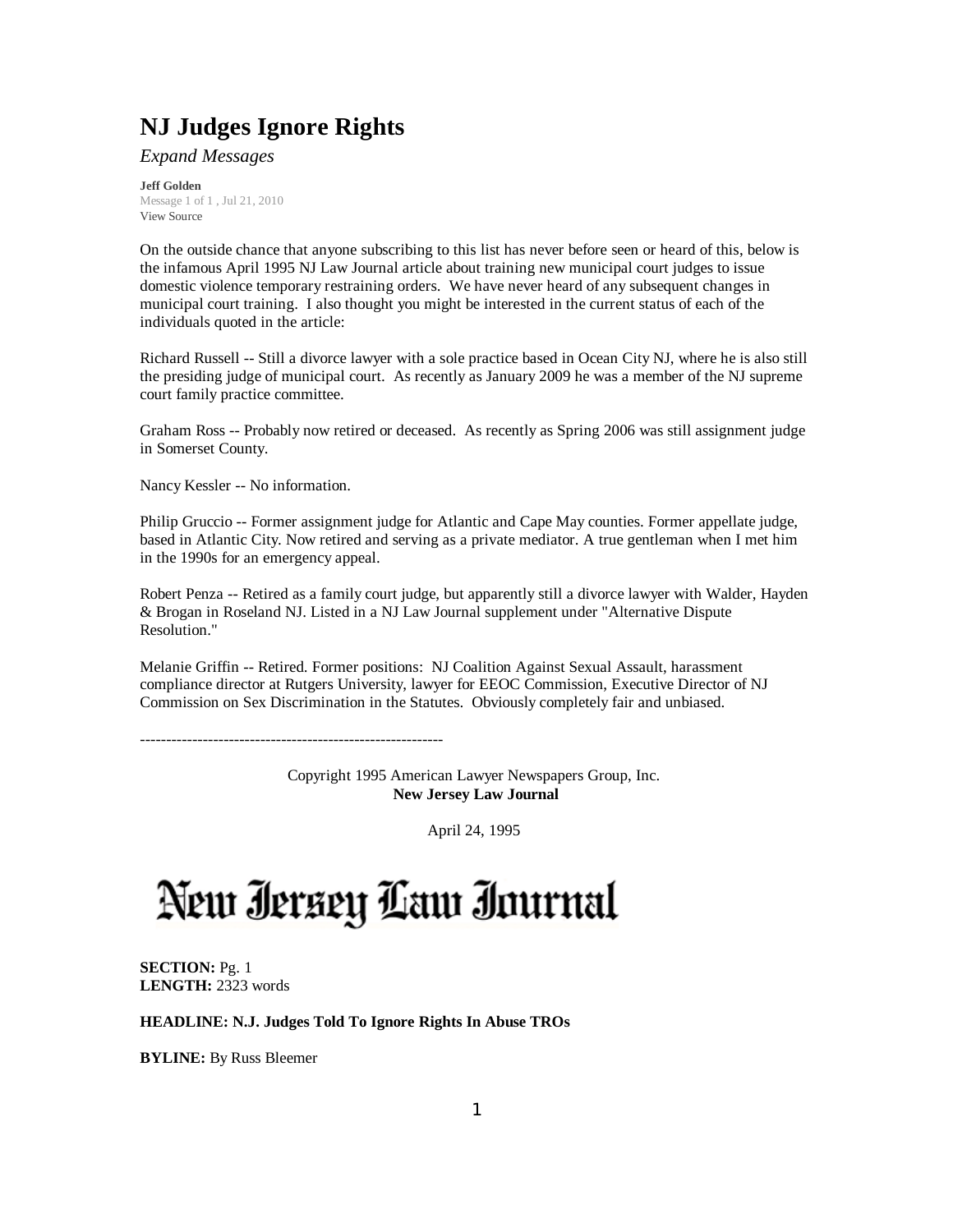## **BODY:**

On Friday, at a training session at the Hughes Justice Complex in Trenton, novitiate municipal judged were given the "scared straight" version of dealing with requests for temporary restraining orders in domestic violence cases.

The recommendation: Issue the order, or else.

Failing to issue temporary restraining order in domestic violence cases, the judges are told, will turn them into fodder for headlines.

They're also instructed not to worry about the constitution.

The state law carries a strong presumption in favor of granting emergency TROs for alleged domestic violence victims, the new judges were told at the seminar run by the Administrative Office of the Courts. Public sentiment, mostly due to the O.J. Simpson case, runs even stronger.

The juges' training is rife with hyperbole apparently designed to shock the newcomers. It sets down a rigid procedure, one that the trainers say is the judges' only choice under a tough 1991 domestic violence law and its decade-old predecessor.

Since the Legislature has made domestic violence a top priority, municipal court judges are instructed that they can do their part by issuing temporary restraining orders pronto.

"Throw him out on the street," said trainer and municipal court judge Richard Russell at a similar seminar a year ago, 'give him the clothes on his back, and tell him, 'See ya' around.'"

This napalm approach to implementing the domestic violence statute has some state judges talking. No one disputes the presumption in the law of granting a TRO, and there have been no serious court challenges to the statute's ex parte provisions.

The strident teaching, however, doesn't always sit well with some judges, even those who characterize the instruction as deliberate verbal flares directed at a worthy goal.

"[It's] one of the most inflammatory things I have ever heard," says one municipal court judge, who asked not to be identified, about a presentation held last year. "We're supposed to have the courage to make the right decisions, not do what is 'safe.'"

At the same time, even former and current municipal and Superior Court judges who are have words of admiration for the candor of trainers Russell, Somerset County Superior Court Judge Graham Ross and Nancy Kessler, chief of juvenile and family services for the AOC. One municipal court judge says that while the statements reflect an incorrect approach, "I wouldn't be real keen to inhibit the trainers at these sessions from exhibiting their honest opinions."

For their part, Russell and Kessler say they are doing what the law says they should do -- protecting victims, which in turn can save lives. Ross didn't return telephone calls about the training. He, Russell and Kessler were scheduled to conduct Friday's program for new judges, a program Kessler says the trio has conducted for judges at least five times since the law was passed.

The law, N.J.S.A. 2C:25-17 et seq., requires judges to be trained on the issue of domestic violence, a requirement that women's rights advocates say is unique. The TRO provisions also were reemphasized three years ago, encouraging the use of such orders after a municipal court judge hears from one complainant.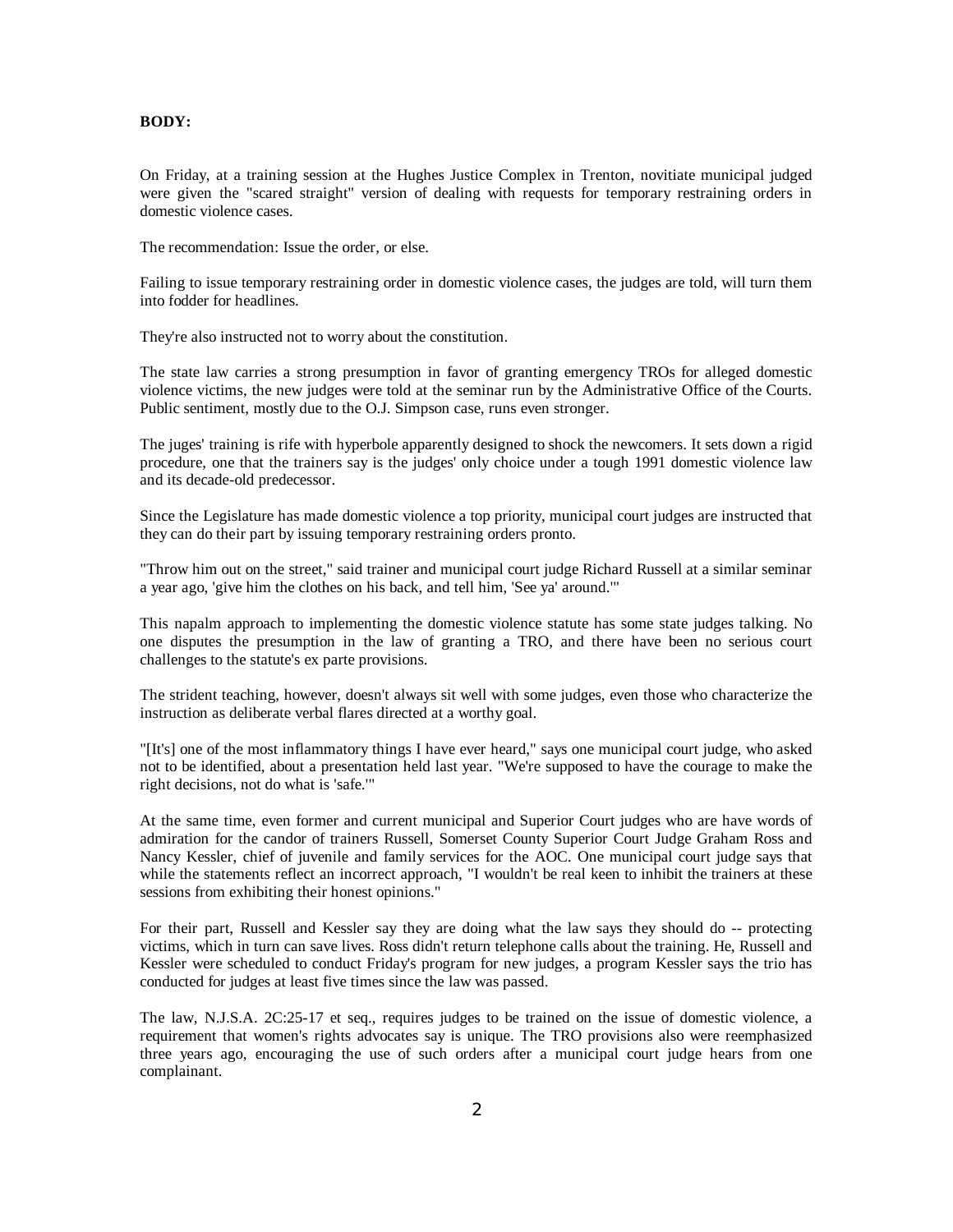Under N.J.S.A. 2C:25-28, municipal court judges assigned to cover for their Superior Court counterparts at nights and on weekends and holidays can issue an ex parte TRO, which is subject to a hearing within 10 days in the Superior Court's family part. The "when necessary to protect the life, health or well-being of a victim on whose behalf the relief is sought."

The TRO may prohibit the defendant from returning to the scene of the alleged act, strip the defendant of firearms or weapons, and provide "any other appropriate relief." The law also says that the emergency relief "shall be granted for good cause shown."

#### **Dating Relationships Included**

The training, however, stresses the Legislature's urgency in passing the law, which last year was amended again to extend possible domestic violence situations to dating relationships. The trainers encourage the judges to focus on the legislative findings, which, in emphasizing rapid law enforcement response, state "that there are thousands of persons in this State who are regularly beaten, tortured and in some cases even killed by their spouses or cohabitants."

This, said Kessler at a training session last year, is justification for an approach advocated by Russell: Talk to the complainant, talk to the reporting officer, issue the TRO, and let the family court sort it out later.

On a tape of the April 1994 session obtained by the *Law Journal,* Kessler told the judges that "in that legislative findings section, people are told to interpret this law broadly in order to maximize protection for the victim. So if anybody ever came back at you and said, 'Gee, that's a real reach in terms of probable cause,' you have a legislatively mandated response which is, 'I erred on the side of caution for the victim.'"

Kessler was reacting to a question that arose during Russell's presentation. "The statute says we should apply just cause in issuing the order," an unidentified, new municipal judge said, adding, "You seem to be saying to grant every order."

Russell quickly replied, "Yeah, that's what I seem to be saying."

Russell, a municipal court judge in Ocean City and Woodbine, as well as a partner in Ocean City's Loveland, Garrett, Russell & Young, answered the question at last year's seminar after he had spoken for some time on the middle-of-the-night procedures the new judges would have to follow.

At the outset, Russell said that he was on the bench when the original domestic violence act was enacted in 1982 "and that just blew up all of my learning, all my understanding, all my concept of constitutional protections and I had to acclimate myself to a whole new ball game.

"If I had one message to give you today, it is that your job is not to weigh the parties' rights as you might be inclined to do as having been private practitioners," Russell told the judges. "Your job is not to become concerned about all the constitutional rights of the man that you're violating as you grant a restraining order. Throw him out on the street, give him the clothes on his back and tell him, 'See ya' around.' Your job is to be a wall that is thrown between the two people that are fighting each other and that's how you can rationalize it. Because that's what the statute says. The statute says that there is something called domestic violence and it says that it is an evil in our society."

Not all judges agree with Russell's approach. Philip Gruccio, a former trial and Appellate Division judge, says that even orders based on ex parte requests require hearings, to a certain extent. "It involves a certain amount of judicial discretion," he says.

Robert Penza, who retired last year after serving as a family court judge in Morris County for two years, agrees. "I could just never rubber stamp a complaint," says Penza. "A judge has got to judge."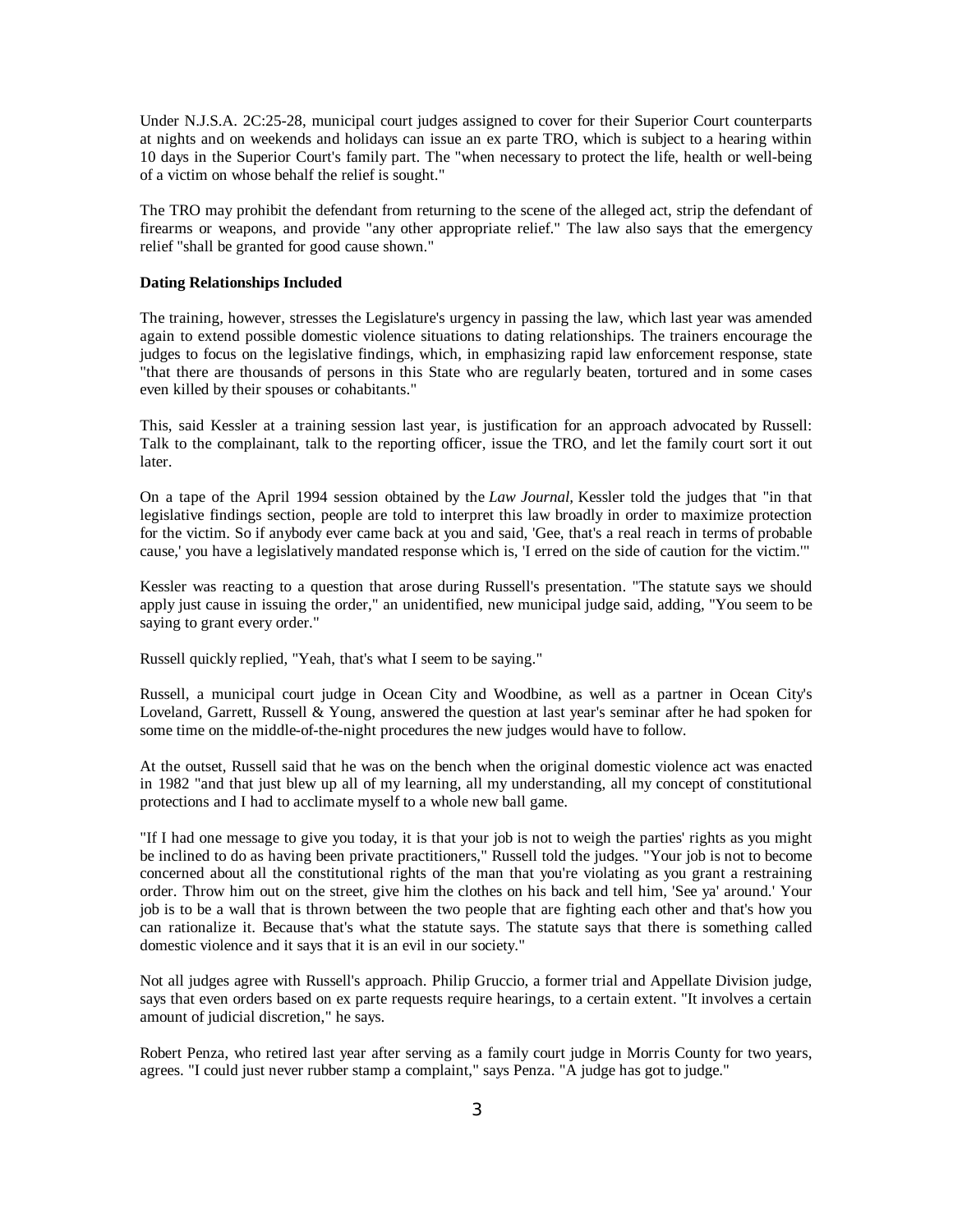Gruccio, who says he is familiar with the work of Russell and Ross on the bench and that both are top notch judges, strongly disagrees with the approach. "My view is that you just can't say, 'Forget about the defendant's rights.' You can't say that. It is wrong to say that. It is wrong to train people that constitutional rights aren't important."

Gruccio, a professor at Widener University Law School in Wilmington, Del., and director of its judicial administration program, concludes "I think what has happened is, for emphasis purposes, somebody has lost their way."

### **Catering to Popular Objectives**

Siting judges interviewed for this article readily agree with Gruccio. Says one: "The constitution is being ignored in order to satisfy a particular legislative objective. And if the judiciary should feel that it is obliged to close its eyes to constitutional considerations in order to assist the Legislature in attaining a currently popular objective, it will have prostituted itself and abrogated its responsibility to maintain its independence and its primary responsibility of upholding the constitution."

One municipal court judge who has heard the AOC lecture says, "This is throwing people out of their homes in the middle of the night," adding, "We have an obligation under our oath of office to be fair, not to be safe."

A problem that arises by such wholesale approvals of TROs, judges say, is that word spreads, and litigants can try to use them as a club. Kessler couldn't provide statistics on the number of TROs that are later dismissed by the family court, but she says that the number is "significant." She adds that more than 58,000 TROs and amended TROs were issued by New Jersey courts last year, with about 60 percent of the complaints originating in municipal courts.

While some municipal court judges acknowledge that the domestic violence law can create injustices -one calls it "probably the most abused piece of legislation that comes to my mind" -- there are counterpoints. Melanie Griffin, executive director of the Commission to Study Sex Discrimination in the Statutes, a legislative commission that drafted much of the 1991 law, says that for every individual who files a false report, "there are 100 women who don't come in at all and stay there and get beaten."

Judges who have seen the training presentation say that if anyone objects, they keep it to themselves. Russell says that sometimes "those with no background express disbelief, until we explain the intent of the legislation."

Moreover, Russell says there is nothing wrong with the teaching approach. Abuse victims, he says, may apply and relinquish TROs repeatedly before they finally do something about breaking away. Once they do so, he says, the Legislature's prevention goal has been met.

Russell continues: "So when you say to me, am I doing something wrong telling these judges they have to ignore the constitutional protections most people have, I don't think so. The Legislature described the problem and how to address it, [and] I am doing my job properly by teaching other judges to follow the legislative mandate."

Russell disputes that the TRO training removes judicial discretion where it is needed. On the tape, Russell and Kessler emphasize that first, the judge must decide whether the domestic violence statute grants jurisdiction over the complainant and the defendant. Russell said last week that he was updating Friday's lecture to include the 1994 expansion of the domestic violence statute to situations in which the compliant was dating the accused or alleges that the accused is a stalker. The judge also has to speak to the party or review the written material and make a decision whether to proceed. "The judge has to be guided by instinct," Russell explains, before he or she can go ahead with the TRO.

Says one municipal court judge who also has conducted training and asked not to be named: "I would say,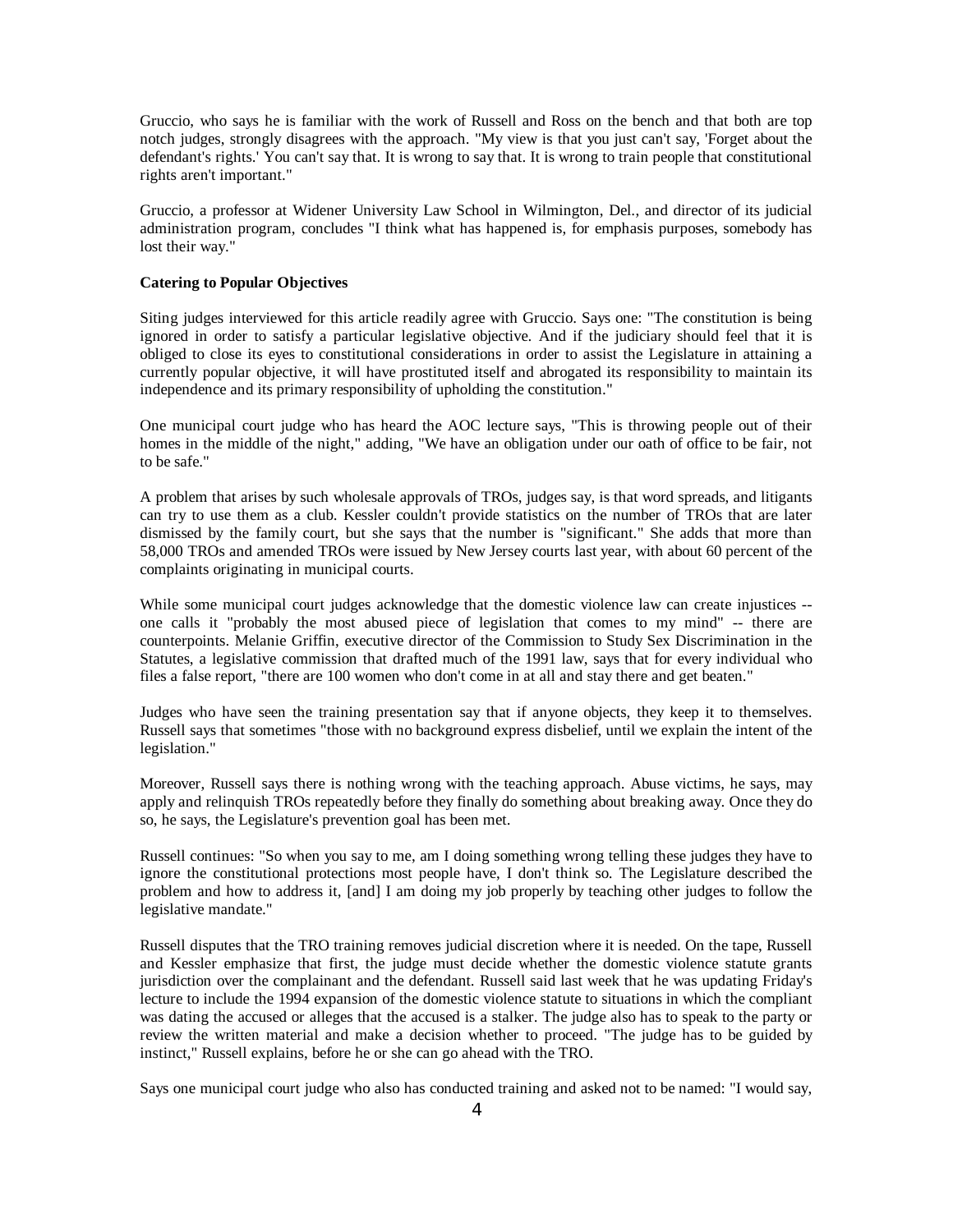'If there is any doubt in your mind about want to do, you should issue the restraining order." The judge adds, "I would never approach the topic by saying, 'Look, these people are stripped of their constitutional rights.'"

### **Making Headlines**

Much of the seminar's rhetoric alludes to actions that keep the judges out of the headlines, which are mentioned in the taped seminar repeatedly. Near the beginning of his presentation, Judge Graham Ross, reacting to Russell, says that dealing with domestic violence "is not something that we can take a shortcut on. Forgetting about reading your name in the paper -- and that certainly is very troubling, I don't want to read my name -- but that's really secondary.

"The bottom line is we're trying to protect the victim," Ross continues. "We don't want the victim hurt. We don't want the victim killed. So yes, you don't want your name in the paper, but you'd feel worse than that if the victim was dead. So yeah, your name will be in the paper . . . if you've done something wrong. And I've said that to my municipal court judges. If you don't follow the law after I told you what to do, I will guarantee that you will be headlines. That's not a threat. That's an absolute promise on my part. This is serious stuff."

The AOC's Kessler says the media references are a training technique, and judges aren't influenced by public opinion polls. The focus, she says, follows the statute's emphasis on protecting victims by dealing with the dynamics of domestic violence and the importance of intervention. "When there is a discussion about headlines," she says, "it tends to be more in recognition of what they already are aware of and concerned about."

One former judge agrees that judges don't work wearing blinders, but says that if worries about bad publicity affect their work, "it defrauds the system." A current municipal court judge who has been through the training on domestic violence says, "We have to stand back from the hysteria and the newspapers and all and do what's right."

But most others disagreed. The "approach isn't bad because it's got a shock value," says retired judge Robert Penza.

A current municipal court judge liked the realism of the media references. "A newspaper headline can be death to a municipal court judge's career," says the long-time jurist, "and the prospect of an unfavorable newspaper headline is a frightening one." The judge added, however, that attention-getting devices must not be confused with legal principles.

And the judge paid the overall approach a backhanded compliment frequently repeated in some form among the former and current judges contacted for this article. Referring to Russell, the judge declared: "What he said is valuable because he is expressing the state of affairs. He should be commended for his candor, although I must say I find his view-point to be anathema."

**GRAPHIC:** Picture, USING DISCRETION: Former Appellate Division Judge Philip Gruccio, above, disagrees with training that instructs judges to disregard the constitution when considering emergency restraining orders in domestic violence cases.

**LOAD-DATE:** May 11, 1995

-----------------------------------------------------------------

Intellectual property of others cited or quoted herein has been reproduced by Fathers' and Children's Equality, Inc., a nonprofit organization under section  $501(c)(3)$  of the Internal Revenue Code, for purposes of education, criticism, comment, news reporting, and/or research under the Fair Use provision of the Copyright Act of 1976, § 17 U.S.C. 107.